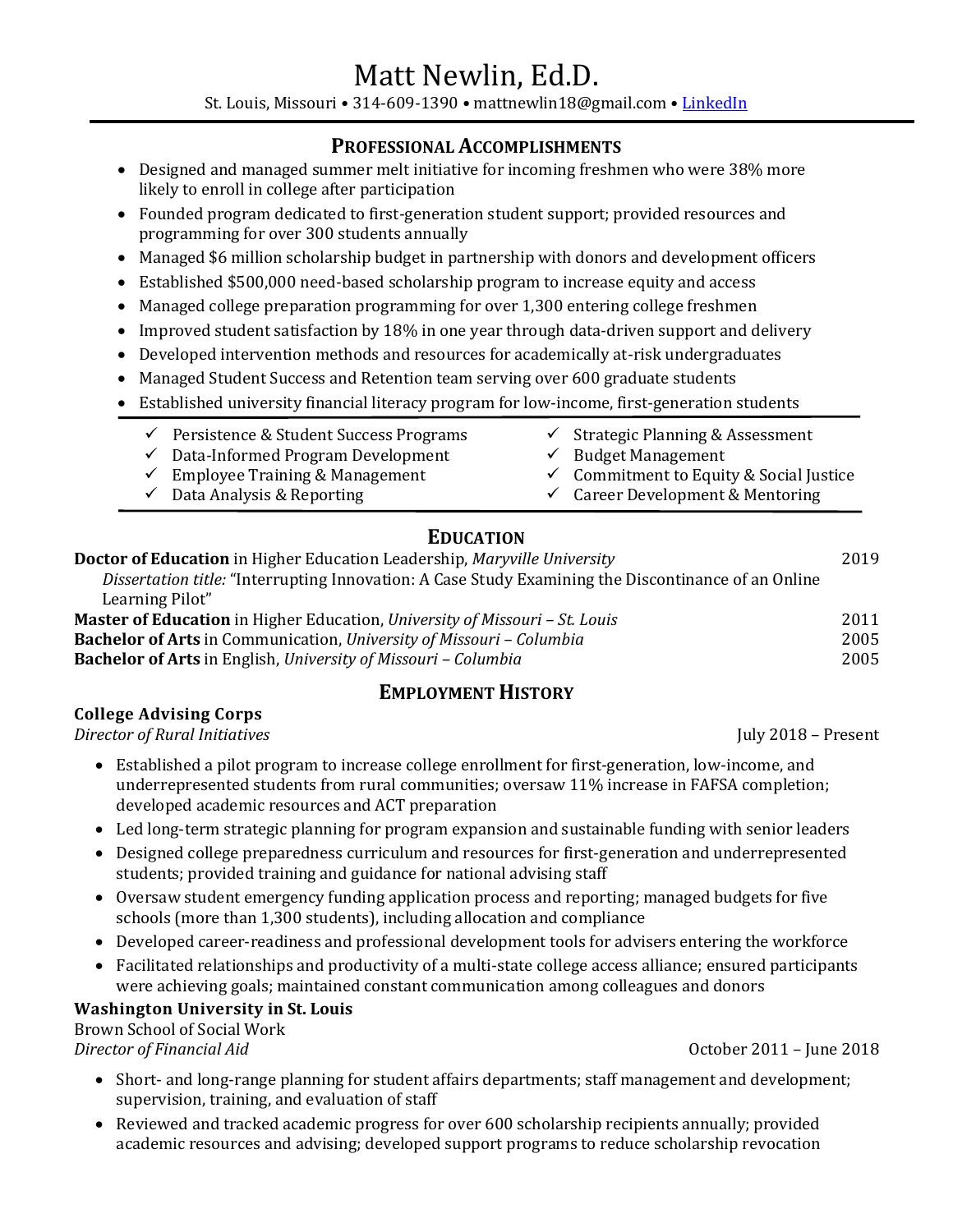- Coached undergraduate students in building leadership skills and cultural awareness
- Partnered with Career Services office to create annual professional development workshop series with 10 campus and community partners; reached over 200 students annually
- Managed 25-member Staff Council responsible for representing 4,000 full-time university staff; achieved record event attendance; collaborated with senior administrators to improve staff benefits

### **University of Missouri – St. Louis**

*Financial Aid Coordinator & Outreach Specialist* June 2008 - October 2011

- Provided supervision and training for graduate students serving in frontline customer service roles
- Created college planning and financial aid resources for first-generation and low-income community college students transferring to a large public university
- Developed financial literacy initiatives to improve students' post-graduation preparation and success
- Managed caseload of over 600 students per year, providing superior advising and ongoing support

### **Allied College**

*Financial Aid Adviser* October 2006 – June 2008

- Advised incoming and prospective students on financial aid opportunities and financial planning
- Collaborated on Orientation and Student Welcome events, including parent and family programming
- Developed proactive retention initiatives for at-risk students facing unique personal circumstances

# **PROFESSIONAL ENGAGEMENT & SERVICE**

#### **National Association of Student Personnel Administrators (NASPA)**

- KC Representative, Socioeconomic & Class Issues in Higher Education Region IV-W: 2019 present
- Conference Proposal Reviewer: 2018, 2019
- Member: 2015 present

#### **National Association for College Admission Counseling (NACAC)**

- SIG Discussion & Learning Leader Rural and Small Town SIG: 2019 present
- Member: 2018 present

#### **St. Louis Regional Financial Empowerment Coaltion**

• Chair – University Partnerships, Money Smart Week: 2017

## **LeaderShape, Inc.**

• Cluster Facilitator – Washington University: 2016

#### **National Association of Student Financial Aid Administrators (NASFAA)**

- Editorial Board Member: 2009 2011
- Member: 2008 2018

# **UNIVERSITY ENGAGEMENT & SERVICE**

#### **Washington University in St. Louis**

- Academic Progress Counselor College of Arts & Sciences: 2016 2018
- Student Group Adviser WU for Undergraduate Socioeconomic Diversity: 2016 2018
- Co-Chair & Member Danforth Staff Council: 2016 2018
- Member TRIO Advisory Board: 2016 2018
- Trainer Green Dot Bystander Intervention: 2017 2018
- Curriculum Designer & Presenter Financial Literacy Initiative: 2016 2018
- Member University Sexual Assault (Title IX) Investigation Board: 2015 2017

### **University of Missouri – St. Louis**

- Member Staff Council: 2009 2011
- Community Outreach Leader Office of Student Financial Aid: 2008 2011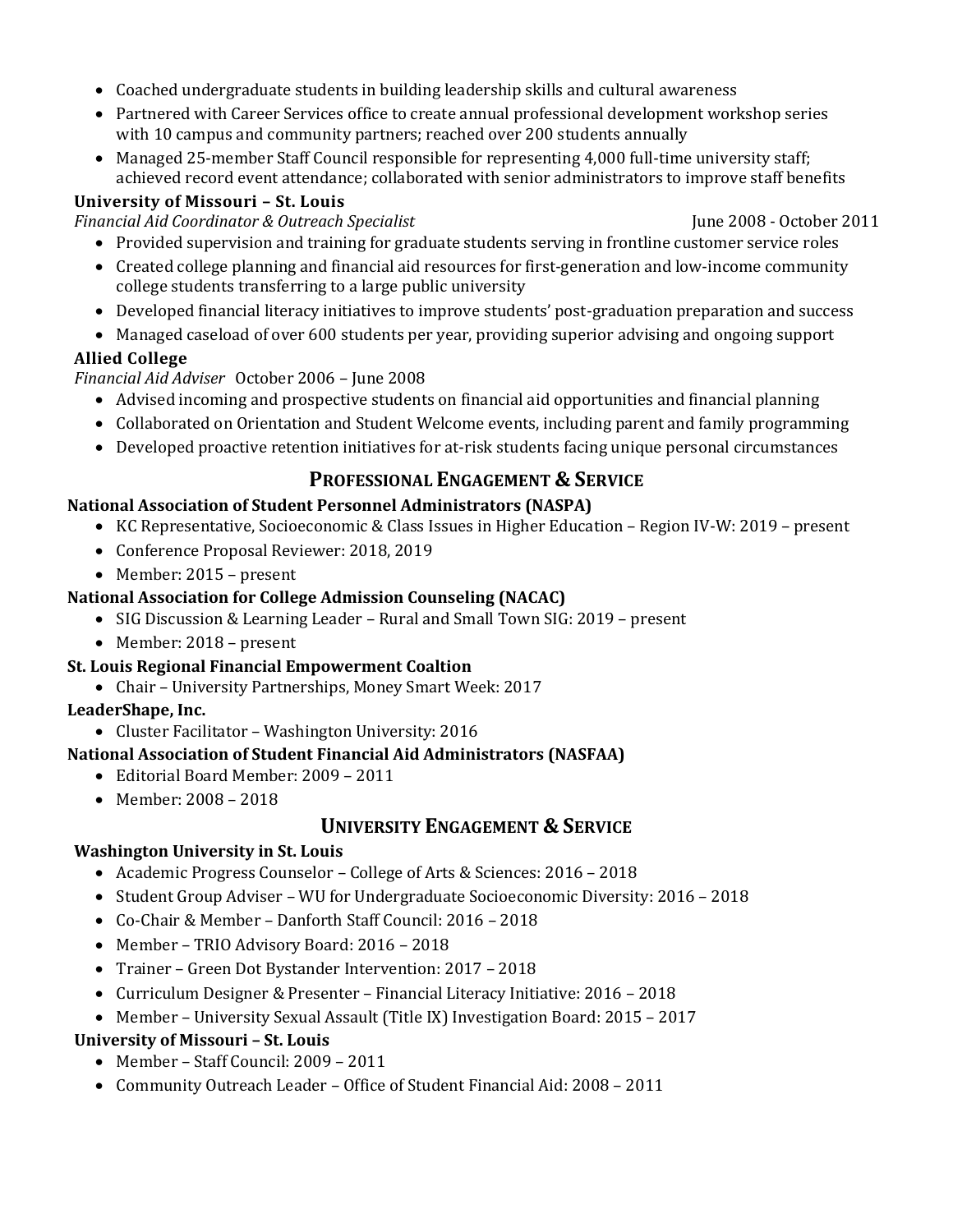### **INVITED SPEAKER ENGAGEMENTS**

Clency, S., Lowery, K., **Newlin, M.**, & Wagner, L. (2020). *Where are we now?: Supporting first-generation students through a national crisis*. 2020 NASPA Virtual Conferences on Student Success in Higher Education.

Alderson, A., Erb, M., Jehangir, R., & **Newlin, M.** (2020). *First-gen graduate and professional students: We've identified them, now how to we support them?.* 2020 NASPA Virtual Conferences on Student Success in Higher Education.

**Newlin, M.** & Seldin, A. (2020). *Demystifying the FAFSA appeals process*. Presented for the ACT Equity webinar series.

Clency, S., Lowery, K., **Newlin, M.**, & Wagner, L. (2020). *A critical response: Supporting first-generation students through a national crisis*. Presented for the NASPA Center for First-generation Student Success, 2020 Virtual Highlights.

**Newlin, M.** (2019). Panelist for the First Generation Southwest Symposium. Presented at Northern Arizona University, Flagstaff, AZ.

Alderson, A., Erb, M., & **Newlin, M.** (2019). *Creating support resources for first-generation graduate and professional students*. Presented for the NASPA Center for First-generation Student Success Live Briefing.

**Newlin, M.** (2019). Panelist for the Rural College Access & Success Summit. Presented at Berea College, Lexington, KY.

**Newlin, M.** & Tellin, J. (2018). *Establishing partnerships for graduate and professional student financial literacy*. Presented for the FedLoan Training Webinar Series.

### **NATIONAL & REGIONAL CONFERENCE PRESENTATIONS**

**Newlin, M.** (2020). *Becoming student-ready for rural populations: Examining "urbanormative" institutional barriers*. 2020 NASPA Virtual Conferences on Student Success in Higher Education.

Marler, S. & **Newlin, M.** (2020). *Closing the college achievement gap through evidence-based advising*. To be presented at the Rural College Access and Success Summit, Scottsdale, AZ. (Conference canceled)

**Newlin, M.** & Wylie, D. (2019). *Rural students' cycles of disadvantage*. Presented for the First Generation Southwest Symposium, Northern Arizona University, Flagstaff, AZ.

**Newlin, M.** & Wylie, D. (2019). *Rural students' cycles of disadvantage*. Presented for the Celebrating First Generation Students Conference, Missouri State University, Springfield, MO.

Alderson, A. & **Newlin, M.** (2019). *What about first-gen graduate students?*. Presented for the NASPA Student Success in Higher Education Conference, Orlando, FL.

**Newlin, M.**, Archie, S., Igl, C., & Jerger, S. (2019). *Near-peer rural advising: A panel discussion with College Advising Corps advisers*. Presented for the Rural College Access & Success Summit, Lexington, KY.

**Newlin, M.** (2018). *Life after the corps: Planning for graduate school*. Presented for the College Advising Corps National Forum – West, Los Angeles, CA.

**Newlin, M.** (2018). *Rise up: Using* Hamilton *as a framework for understanding low-income, first-generation experiences*. Presented for the Summit on Leadership Development, St. Louis, MO.

**Newlin, M.** & Tellin, J. (2017). *Establishing partnerships for graduate and professional student financial literacy*. Presented for the NASFAA Annual Conference, San Diego, CA.

**Newlin, M.** (2015). *Preparing your students for the challenges of financial aid*. Presented for the Missouri School Counselor Association, Cape Girardeau, MO.